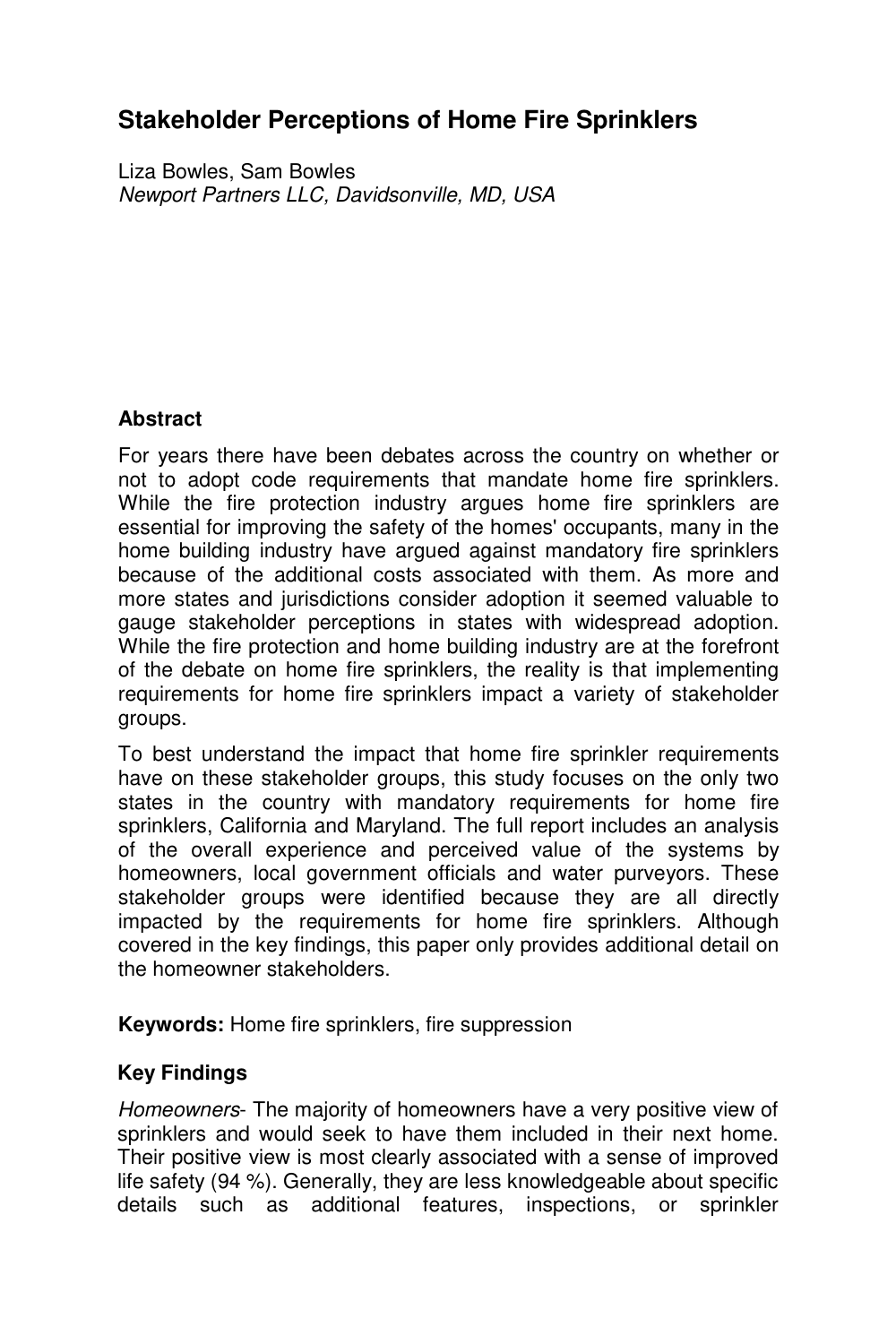requirements. The majority of homeowners did not worry about water damage, however, 16 or 32 % indicated concern for water damage either to furniture or the structure, or both.

Local Government Officials – When asked about the effects home fire sprinklers have on the homes in their jurisdiction it is clear that most local government officials view them in a positive light. The majority of participants believe that home fire sprinklers help reduce death and injury to both residents and firefighters, and help in reducing the costs due to fire damage. The conversation about home fire sprinklers seems to be more prevalent in Maryland than in California but in both states the majority felt the conversation was positive. While very few people indicated there was any negative tone to the conversation surrounding home fire sprinklers, when they did, cost was the identified as the biggest issue.

Water Purveyors – Most water purveyors in both California and Maryland required a larger service line (1 to 1-1/2 ") and a larger meter (¾" to 1-inch) in advance of the sprinkler requirement taking effect. Purveyors typically deal up to the meter, so once the service line and upgraded meter are in place, water utilities have very little concern for home fire sprinklers. In Maryland, they are aware of the regulation but leave the application, implementation, maintenance and performance to the permit and fire engineering departments. Purveyors in California have similar responses, however, 4 of the 15 interviewed identified additional requirements beyond NFPA 13D or additional fees beyond usage.

### **Data Analysis- Homeowners**

Table 1 identifies the home characteristics of the 50 homeowner survey respondents (25 in each state) representing a good mix of townhouses and single family detached homes as well as those on public water and well systems.

| <b>Survey Housing Characteristics- All Homes</b> |    |
|--------------------------------------------------|----|
| <b>Type of Home</b>                              |    |
| Single-Family Homes                              | 36 |
| Townhomes                                        | 13 |
| No Response                                      |    |
| <b>Water Supply</b>                              |    |
| Public Water                                     | 46 |
| Well & Septic                                    |    |
| <b>Year Built</b>                                |    |
| Before 2013                                      | 37 |
| After 2013                                       | 13 |

Table 1. Housing Characteristics.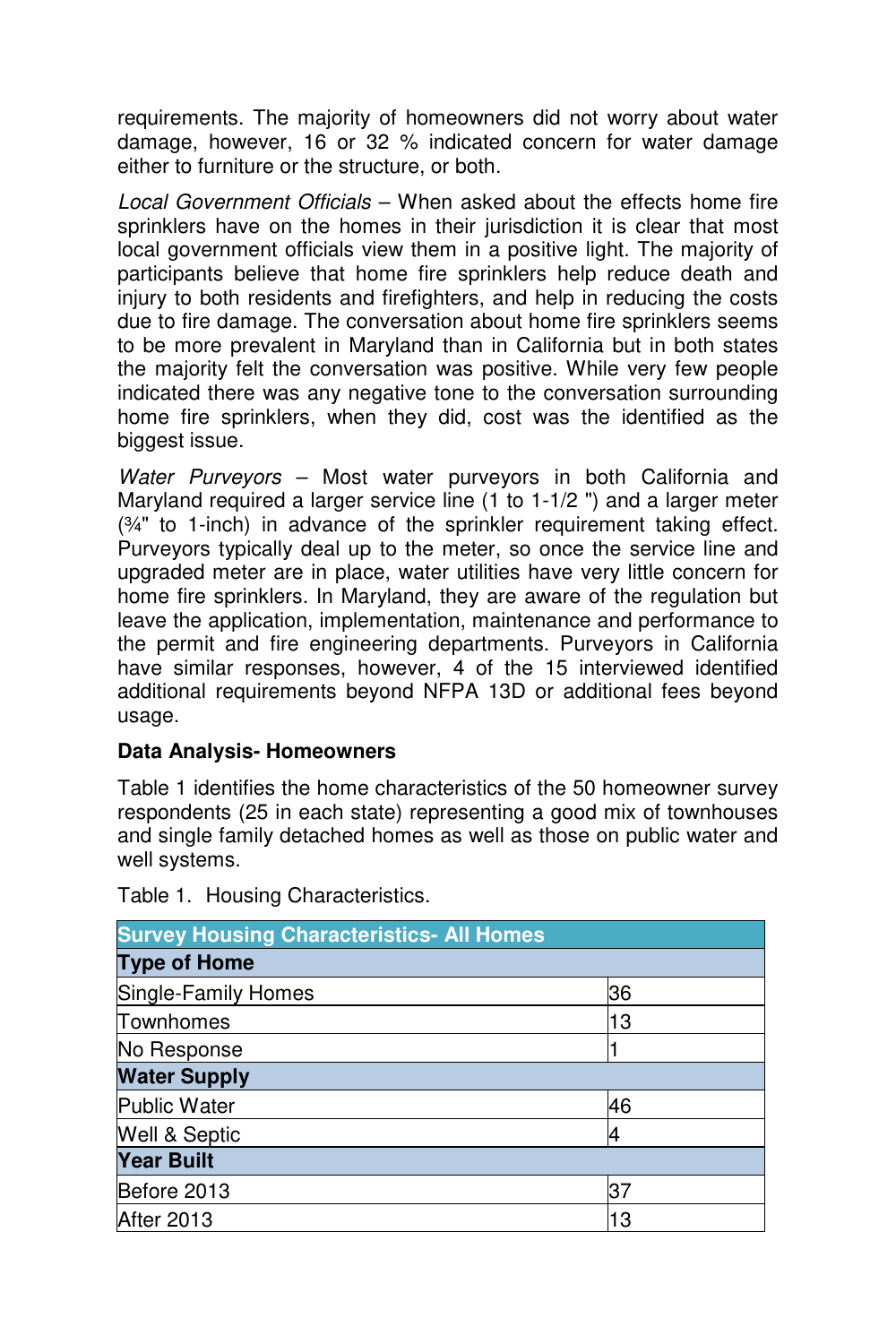Participants were asked to identify how important the presence of home fire sprinklers was to their purchasing decision. Respondents could choose 1 of 5 answer options; Not Important at All, Not Very Important, Didn't Think Much About It, Somewhat Important, or Very Important. As highlighted in the chart below, the majority of homeowner respondents (54 %) identified the presence of the home fire sprinklers as being either somewhat or extremely important to their purchasing decision.



How Important was the Home Fire Sprinkler to your

Fig. 1. Importance of home fire sprinklers in purchasing decisions.

The top answer choice for this question was "Didn't Think Much About It" (17) followed by "Very Important" (15) and then "Somewhat Important" (12). Only 6 respondents total selected either "Not Very Important" (5) or "Not Important at All" (1).

Participants were also asked to identify various features relating to their home fire sprinklers including: a separate water heater, backflow preventer, pump & tank and water flow alarm. The survey results indicate that homeowner knowledge of these additional features and inspections is extremely limited.

When asked whether their home fire sprinkler was regularly inspected, 28 % of respondents indicated that it was. Another 28 % of respondents did not know if their home fire sprinklers were regularly inspected and the highest percentage, 44 %, said their home fire sprinklers were not inspected regularly.

It is important to note that NFPA 13D, the standard for home fire sprinkler installation for 1 and 2 family dwellings and manufactured homes, does not require regular inspections of the home fire sprinklers. Certain jurisdictions may have implemented specific regulations that require home fire sprinklers to be inspected, however that information was not gathered for this study. Additionally, many general home inspections may include some level of assessment of the installed home fire sprinklers.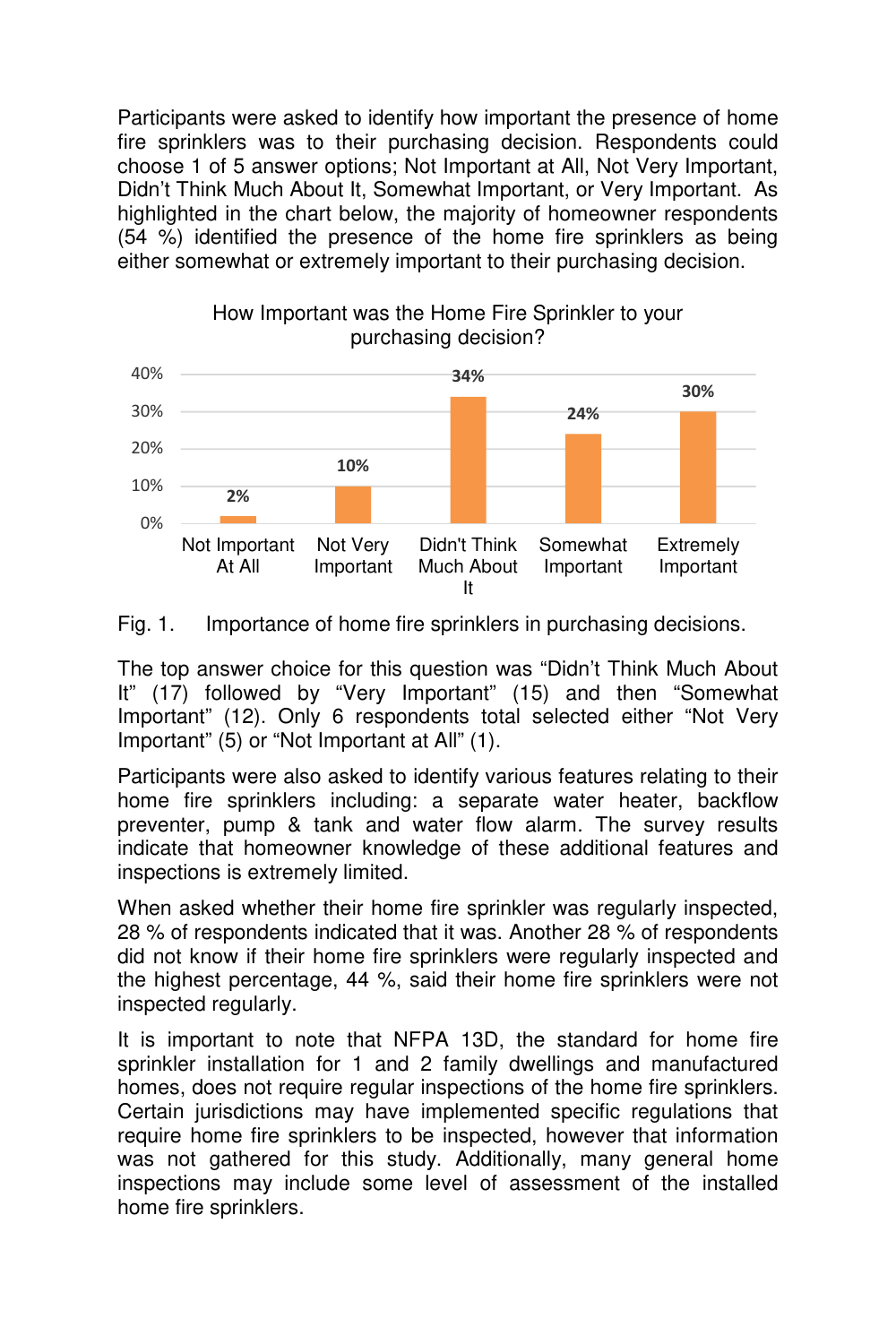The depth of these inspections is unknown and could be simply checking to see that sprinkler heads are installed and not necessarily an inspection of the entire system.



Are your home fire sprinklers regularly inspected?

Fig. 2. Home fire sprinkler inspections.

When asked to identify any additional features of their home fire sprinklers, the overwhelming majority (62 %) did not know or could not identify any. For this question, respondents were able to choose all answer options that applied to their home. Those selecting "I don't know" indicates they didn't know of any additional features of their home fire sprinklers.



Additional Features

Fig. 3. Additional features of home fire sprinklers.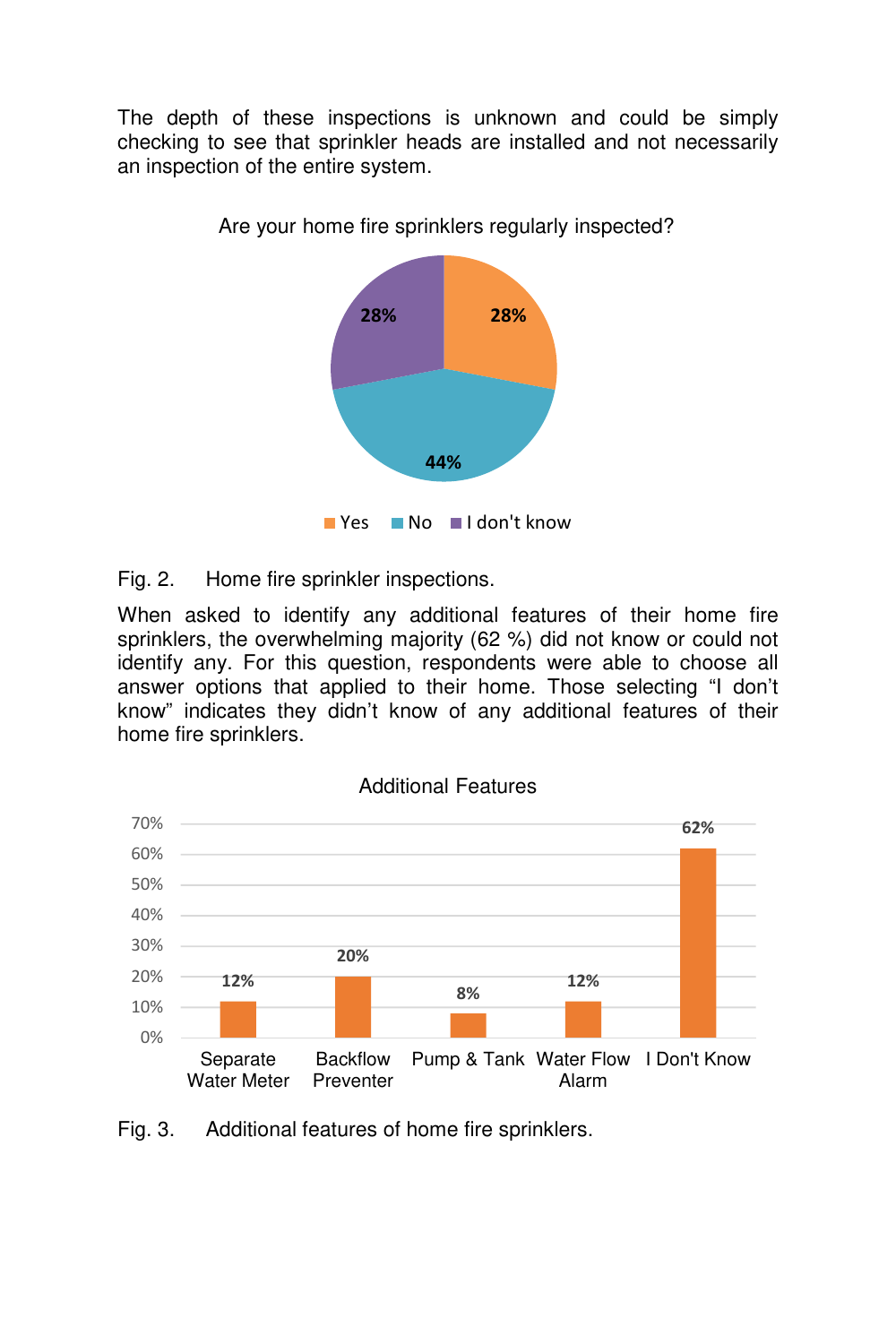# **Perceived Benefits of Home Fire Sprinklers**

The survey results show clear findings from questions relating to home fire sprinklers on a personal level. Respondents were asked several questions on some of the potential benefits of home fire sprinklers. The results for each of these questions indicates an overwhelmingly positive view of home fire sprinklers from homeowners.

- 94 % of participants indicated their home fire sprinklers provide them with a sense of safety. Only 3 out of 50 participants answered "no" to this question.
- 68 % of participants indicated that having home fire sprinklers adds value to their home. Only 2 respondents suggested home fire sprinklers do not add value to the home.
- 68 % of participants indicated that the presence of home fire sprinklers provides them with a reduction on their home insurance. While insurance rates vary from state to state, ISO data estimates the average reduction in home insurance to be 8 % with the presence of home fire sprinklers.





Fig. 4. Homeowner sense of safety.

Having the home fire sprinkler adds value to my home





Fig. 5. Added value of home fire sprinklers.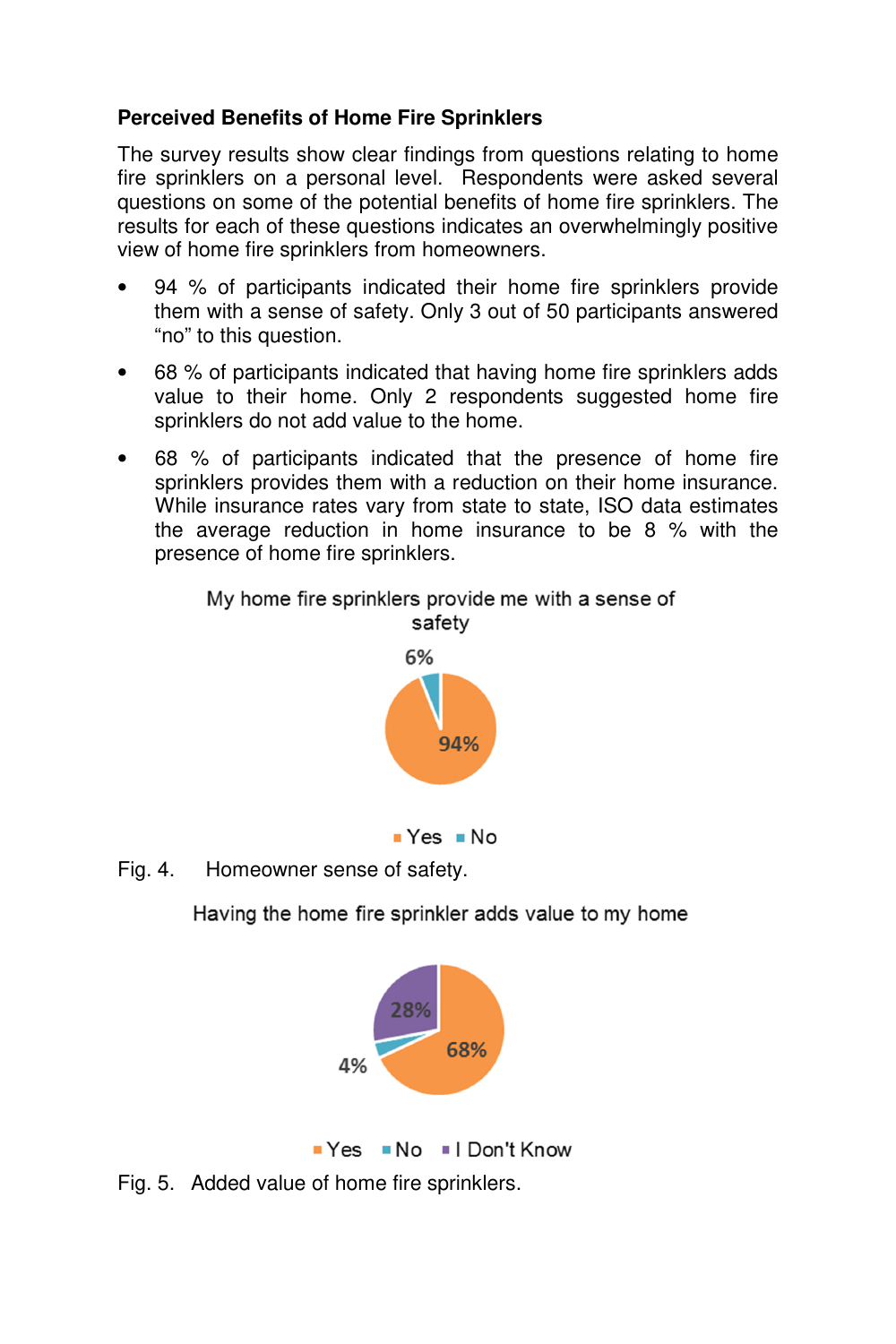Having the home fire sprinkler system lowers the cost of my homeowner's insurance



Yes No I Don't Know

Fig. 6. Homeowner's insurance reductions.

# **Fear of Water Damage**

A frequently cited issue and/or concern with home fire sprinklers is the effect of water damage from the sprinklers on the rest of the home. To identify the extent of this concern, the survey first asked all respondents whether they were afraid of water damage from their home fire sprinklers. Results indicate that while there is some concern for water damage, the majority (68 %) of homeowners are not afraid of water damage from their sprinklers.



 $\blacksquare$  Yes  $\blacksquare$  No

Fig. 7. Fear of water damage.

# **Preference for Home Fire Sprinklers**

A significant majority of homeowner respondents in both California and Maryland indicated that they prefer to live in a home with fire sprinklers. 88 % of participants indicated their preference is to have home fire sprinklers installed in their home. The survey asked this question in two ways and results were similar across both questions.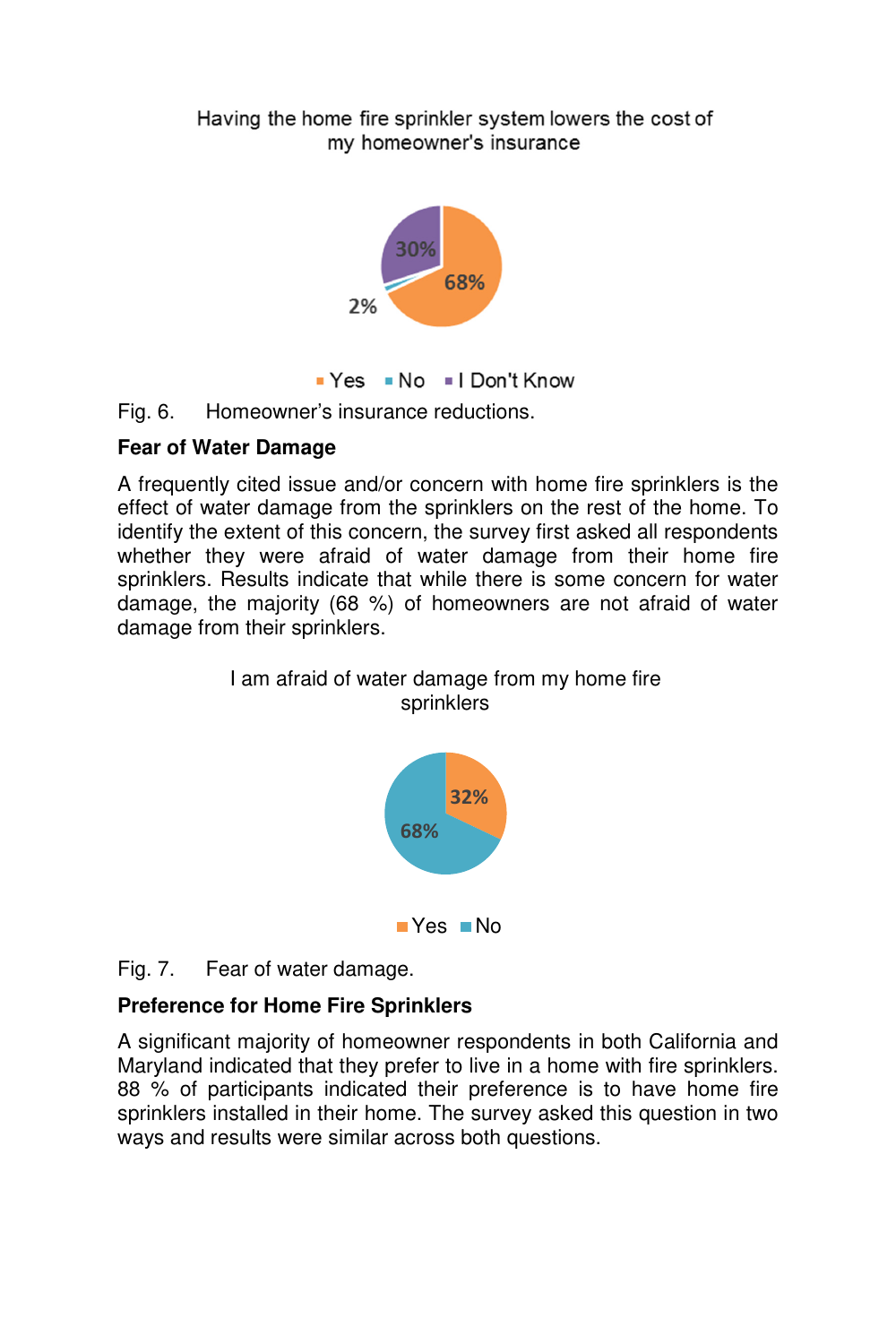I would prefer a home with a home fire sprinkler system



Fig. 8. Preference for a home fire sprinkler system.

For those who indicated they would prefer a home with home fire sprinklers, the reasons why are highlighted in Fig. 10. The chart shows a percentage of total respondents for the entire survey (50), not just those who were presented this question.



Fig. 9. Reasons for preferring a home with home fire sprinklers.

### **Home Fire Sprinkler Requirements**

Although sprinkler systems are required in each of the jurisdictions answering the survey and were present in all the homes, many respondents either did not know or were unaware of a requirement for sprinklers. The results from this question further highlight the lack of knowledge homeowners have when it comes to specific details regarding home fire sprinklers.